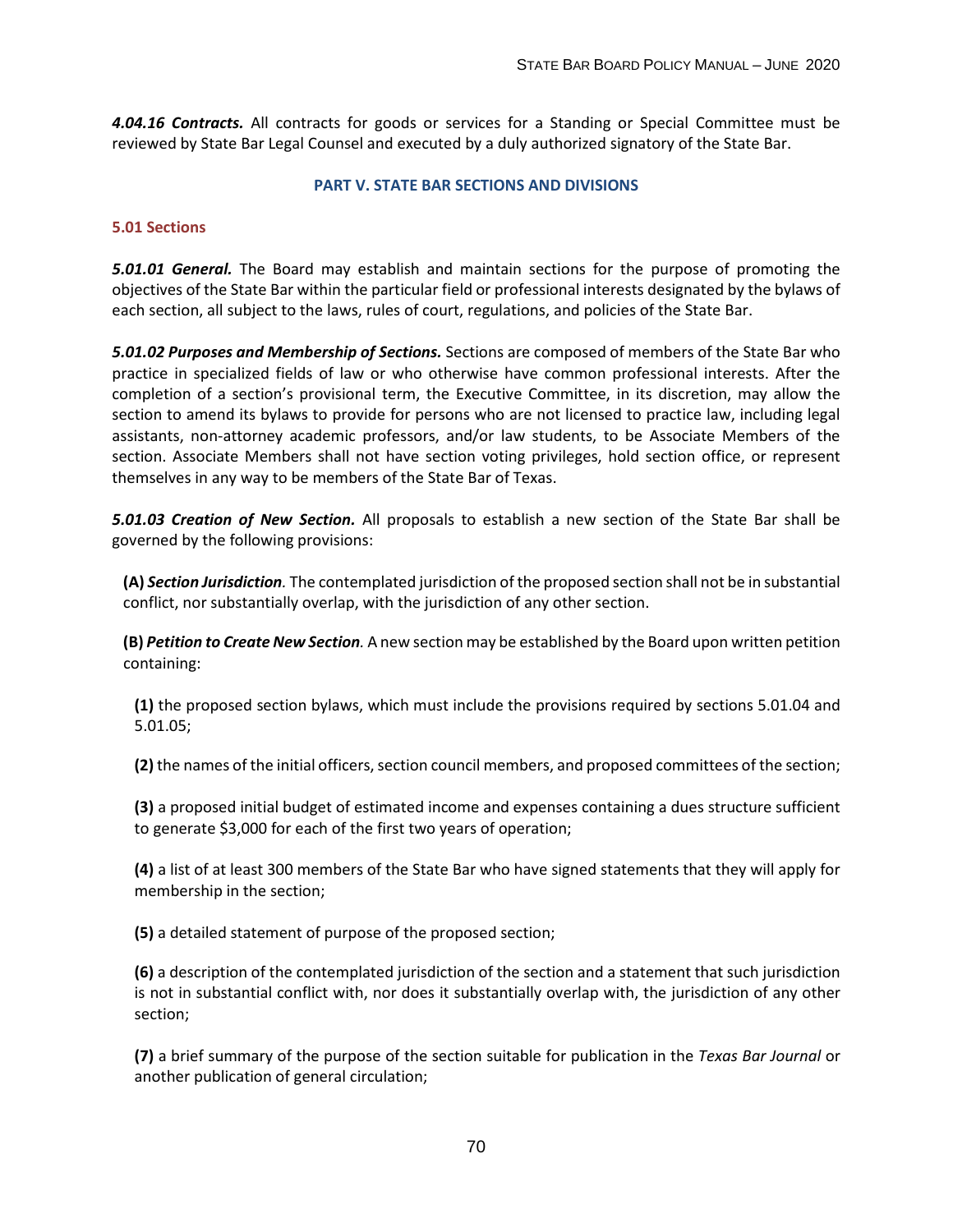**(8)** a statement that the section shall not act as a political or social advocacy group and shall comply with all State Bar policies, the State Bar Act, and other applicable federal and state law, including *Keller v. State Bar of California,* 496 U.S. 1 (1990).

# **(C)** *Process.*

**(1)** The petition and any materials the sponsors of the petition believe to be relevant to the consideration of the merits of establishing a new section are to be submitted to the Section Representatives to the Board Committee for review.

**(2)** The Section Representatives to the Board Committee may request additional materials and/or presentations from those in favor of and/or those opposed to the creation of the new section.

**(3)** After determining that the petition complies with this section 5.01.03, the Section Representatives to the Board Committee shall circulate copies of the petition and the supporting materials provided by the sponsors for the new section to each member of the Council of Chairs. The Section Representatives to the Board Committee may require that one or more representatives of the proposed new section present the merits of the petition at the next Council of Chairs meeting for open discussion.

**(4)** After consideration of the petition, the Section Representatives to the Board Committee shall submit its recommendations regarding the proposed new section to the Board, with a copy to the sponsors of the proposed section. The Board may request additional information from the Section Representatives to the Board Committee, the sponsors of the proposed section, or others regarding the merits of the proposed section.

**(5)** When considering a petition to create a new section, the Section Representatives to the Board Committee and the Board shall consider such factors and circumstances they consider appropriate, including whether:

**(a)** the proposed section meets the requirements set forth in this Policy Manual;

**(b)** the proposed section and its purposes are consistent with the purposes, express or implied, of the State Bar as provided in the State Bar Act; and

**(c)** adequate notice and opportunity has been afforded for presentation of supporting and opposing opinions and views regarding the creation of the new section.

**(6)** The approval of the formation of a new section, subject to the provision status period in section 5.01.03(D), requires a majority vote of the Board.

# **(D)** *Provisional Status.*

**(1)** If approved by the Board, a new section shall have provisional status for a period of three years. Provisional sections shall comply with all requirements and restrictions imposed on existing sections. During this three-year period, the Section Representatives to the Board Committee and the Council of Chairs leadership shall monitor and may make recommendations to the provisional section to ensure compliance with the Policy Manual, the State Bar Act, the State Bar Rules, applicable state and federal law, and any applicable action taken by the Board.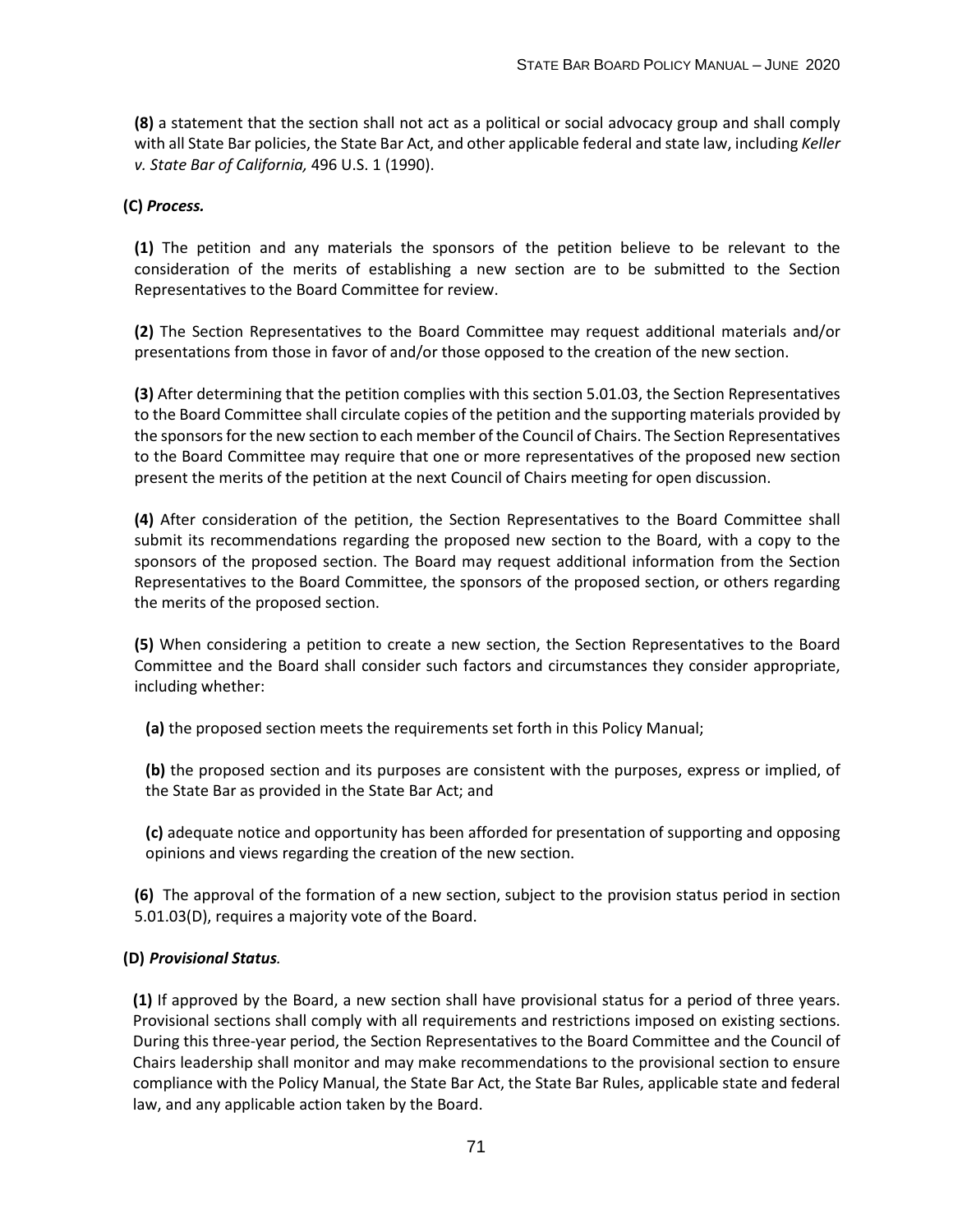**(2)** At the end of the three-year period, the Section Representatives to the Board Committee and the Council of Chairs leadership shall recommend to the Board whether to remove the provisional status of the new section, extend the provisional status and continue monitoring, merge the provisional section into another section, or dissolve the provisional section. The Board's action on the recommendations of the Board Committee requires a majority vote of the Board.

### *5.01.04 Requirements and Restrictions*

### **(A)** *Bylaws*

**(1)** Section bylaws must remain in compliance with the State Bar Act, the State Bar Rules, this Policy Manual, state and federal law, and any other applicable action of the Board. Each section must strictly follow the procedures and provisions of its bylaws.

**(2)** Section bylaws must include:

**(a)** a statement of the section's mission and purpose(s);

**(b)** a provision prohibiting the section, its council, or its members from speaking, writing, or acting on behalf of the State Bar without prior approval in accordance with the Board policies and procedures;

**(c)** a provision requiring the section comply with State Bar financial policies and procedures and supply information to the State Bar sufficient to participate in the State Bar's annual audit(s);

**(d)** a provision that no revisions of the section's bylaws shall be effective unless and until the revisions are approved by the Board;

**(e)** provisions restating the restrictions set forth in section 5.01.04; and

**(f)** provisions restating the requirements set forth in section 5.01.05.

#### **(B)** *Public Statements and Advocacy*

**(1)** *Representation of the State Bar***.** No section, section member, or section council shall represent the State Bar before any legislative body, any administrative agency, in any court, or before any other tribunal unless expressly authorized to do so by the Board in accordance with Board policies and procedures.

**(2)** *Speaking or Writing.* No section, section member, or section council shall at any time, expressly or impliedly, act, speak, or write on any subject on behalf of the State Bar unless expressly authorized to do so by the Board in accordance with Board policies and procedures.

**(3)** *State Bar Seal and Letterhead.* No section, section member, or section council shall at any time use the State Bar seal or letterhead for any purpose other than for the section's official, properly authorized business.

**(4)** *Legislative Policy.* Pursuant to Part VIII of this Policy Manual, sections may compile and submit suggestions to the Board's Legislative Policy Subcommittee regarding legislation prior to the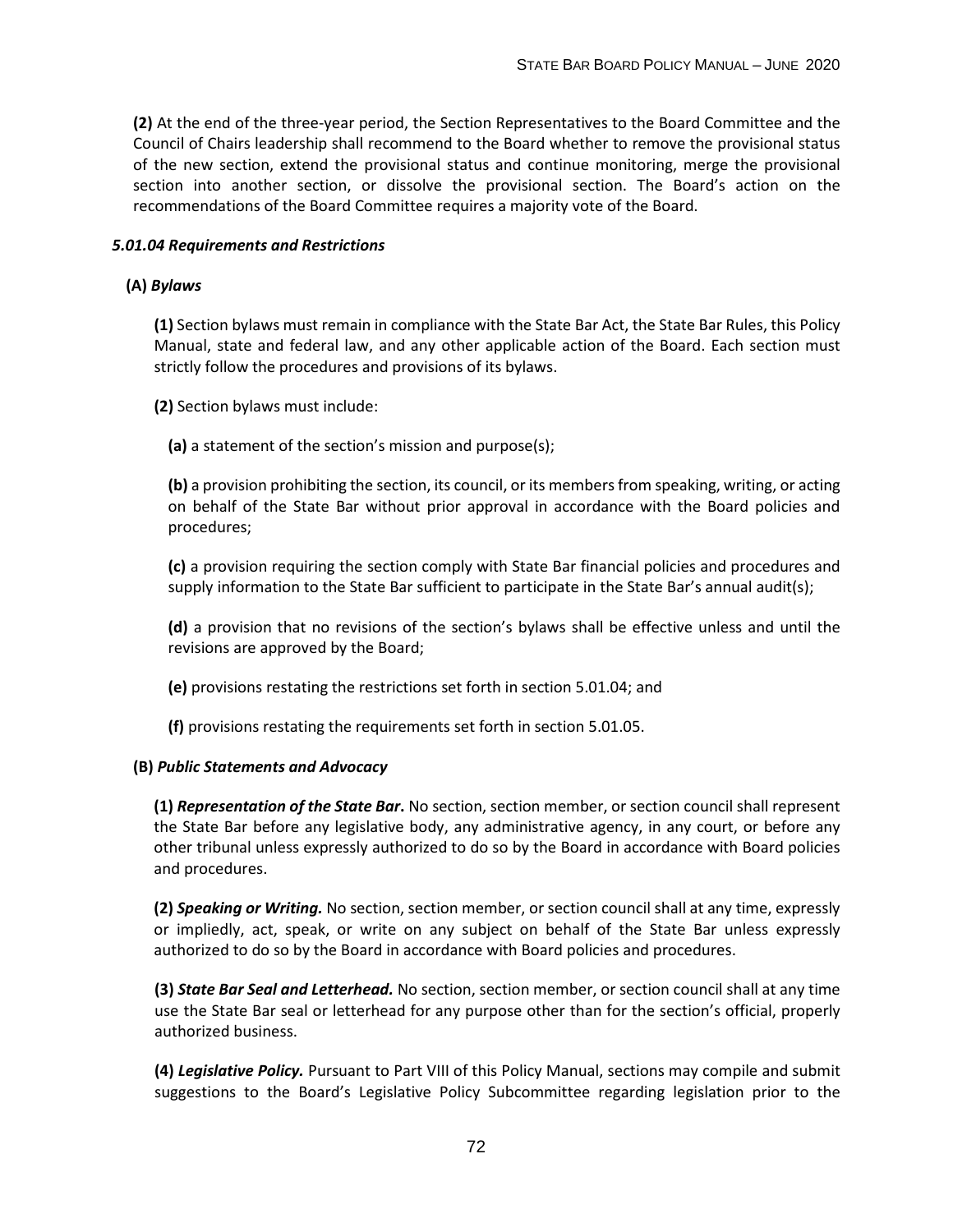beginning of each regular session of the Legislature, and, if warranted, during a session. The section. section council, and section members acting in the name of a section may not act as a political or social advocacy group and shall comply with all State Bar policies, the State Bar Act, and other applicable federal and state law, including *Keller v. State Bar of California,* 496 U.S. 1 (1990).

**(C)** *Confidentiality of Member Information.* All information concerning any section member that is deemed confidential by state or federal law, including Tex. Govt. Code Ch. 552 and Tex. Occ. Code Ch. 59, including email addresses, may be used only for official section business and shall not be disclosed to the public. Sections must protect the confidentiality of such information.

**(D)** *Contracts.* Contracts for goods or services must be reviewed by State Bar Legal Counsel and executed by a duly authorized signatory of the State Bar. When possible, sections should obtain three bids/quotes for material expenditures on goods or services to obtain the best pricing for purchases.

# **(E)** *Meetings.*

**(1)** *Organizational Meeting.* Each section shall conduct an organizational meeting of the full council prior to October 1 of each State Bar Fiscal Year.

**(2)** *Annual Membership Meeting.* Subject to any government restrictions or the policies or directives of the State Bar or Board, each section shall hold at least one, in-person annual membership meeting at a time determined by its council and at a place within Texas or by any virtual method that allows for membership interaction. Notice of such annual meeting shall be provided to each member of the section no later than 30 days prior to the annual meeting. At each annual meeting of a section, the section leadership shall:

**(a)** deliver a report to the section membership regarding the section's activities over the preceding year;

**(b)** deliver a financial report on the section's income and expenditures in detail along with a report on any audit covering the section's finances; and

**(c)** conduct an election for officers and council members for terms certain. The section shall notify the Executive Director or its designee of the election results or its presumptive council slate no later than August 15 of each fiscal year.

**(3)** *Notice.* Each section shall give notice of all council and membership meetings to the President, President-elect, Executive Director, or their designated representative(s), and the section's Board Advisors.

**(F)** *Publications and Website.* Each section shall communicate regularly with its membership through its website, electronic newsletters, email, and journals.

**(1)** *Websites.* Each section shall publish and keep current a section website posting a list of its current officers and council with non-confidential contact information, its current bylaws, a calendar of upcoming section events and meetings, and other announcements and educational material of benefit to its members.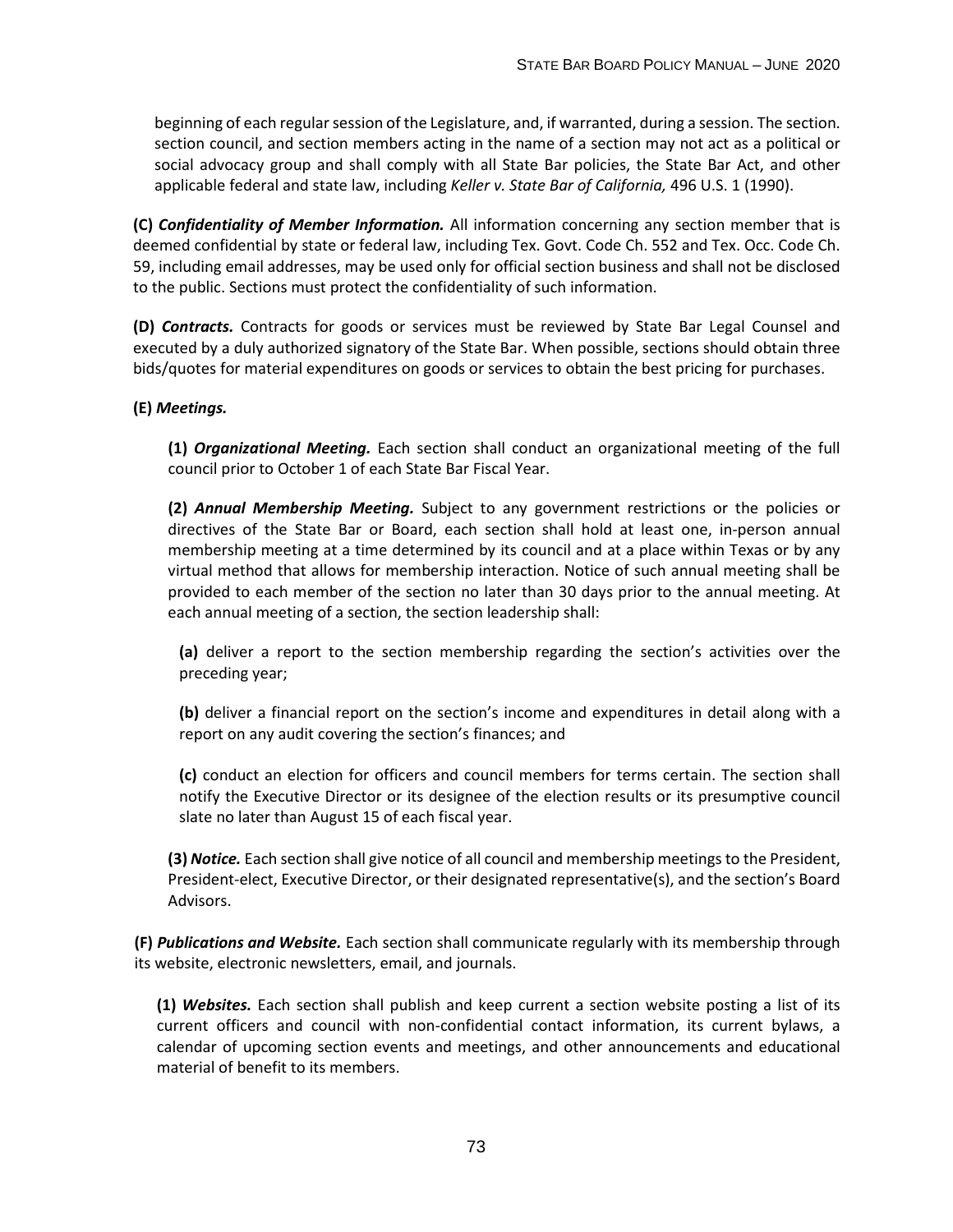**(2)** *Newsletters.* Each section shall publish at least two newsletters each Fiscal Year. A copy of all newsletters shall be provided to the President, President-elect, Executive Director, the State Bar Archives Department, and the State Bar Sections Department.

**(3)** *Texas Bar Journal.* Each section shall be allocated, at no cost, a one-fourth page advertising space in the *Texas Bar Journal* each State Bar Fiscal Year.

**(4)** *Section Annual Reports.* By April 1 of each year, the chair of each section shall submit to the Executive Director an annual report for publication in the *Texas Bar Journal.* A section's annual report should contain a brief overview of the projects and accomplishments of the section over the course of the Fiscal Year.

### *5.01.05 Finances*

*(A) Sound Fiscal Fiduciary Management.* Sections shall practice sound fiscal fiduciary management, which requires operating in a fiscally-sound manner by establishing and abiding by financial policies that contain appropriate accounting processes and adequate internal controls over section finances. Each section shall manage its finances in a manner that ensures the integrity of the funds entrusted by its members and allows for the inclusion of section activities in the State Bar's audit process.

*(B) Financial Policies and Procedures.* Each section shall maintain and provide to the State Bar Accounting Department written copies of financial policies and procedures that contain required accounting processes and adequate internal controls over the section's finances to ensure the integrity of the funds entrusted by its members and allow for the inclusion of section activities in the State Bar's audit process. The section's council must:

**(1)** amend the financial policies and procedures if those policies and procedures change; and

**(2)** each year, affirm to the State Bar Accounting department that the financial policies and procedures on file are current and accurate when submitting the section's budget.

*(C) Audits*. Sections shall participate in the State Bar of Texas annual financial audit or other internal audits as approved by the Board Audit and Finance Committee and shall supply timely and complete responses to any inquiries or requests during an audit.

**(D)** *Section Dues and Other Fees.* Each section is authorized to collect membership dues and other funds from its activities and, subject to the other provisions of this Policy Manual, applicable law, rules, and regulations, is authorized to determine how its funds are invested and expended. Any revision in section dues must be submitted to the Board for consideration and action prior to implementation.

**(E)** *Budget.* Each section shall provide a detailed budget to the State Bar Accounting Department on or before July 15 of each Fiscal Year. The section budget must include all anticipated revenues and expenditures for the upcoming fiscal year.

**(F**) *Depositories and Investments.* Section funds must be invested consistent with State Bar investment policy as set forth in Section 3.05 of this Policy Manual. Each section shall deposit its funds into either a branch of the State Bar banking depository, or an alternative banking depository meeting the requirements of the investment policy as set forth in Section 3.05 of this Policy Manual.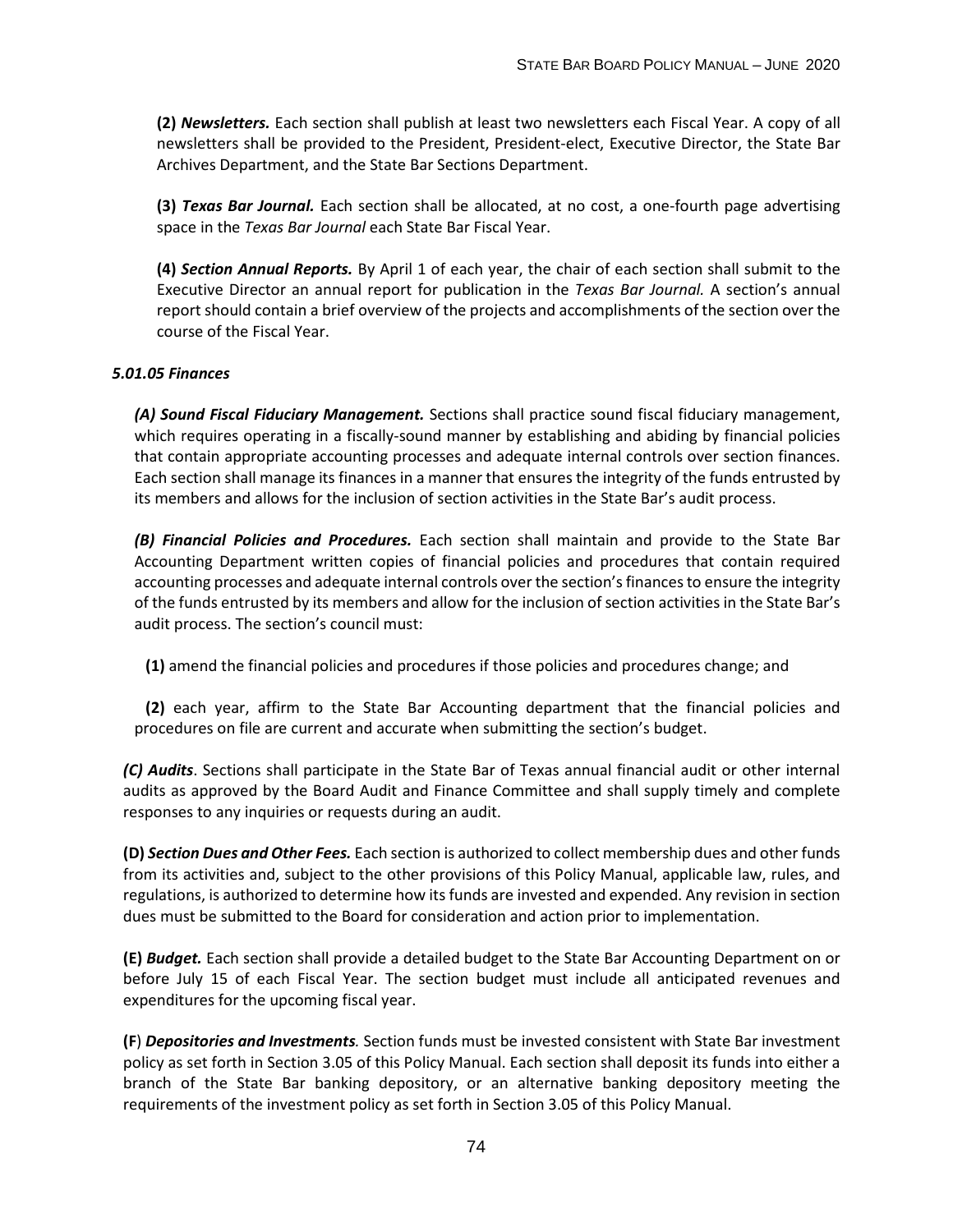**(G)** *Books, Records, and Reports.* On a monthly basis, each section shall provide the State Bar Accounting Department with:

**(1)** copies of all investment statements and bank statements that include copies of cleared checks;

**(2)** a back reconciliation for each account;

**(3)** a detailed general ledger of recorded transactions; and

**(4)** financial statements, if independently prepared, as soon as possible but no later than 30 days after receipt.

Sections shall retain all financial records and reports necessary to sufficiently demonstrate the implementation of its policies and internal controls and shall make these records available to the State Bar if requested.

**(H)** *Sales Tax.* To the extent required by law, each section shall collect sales tax on goods that it sells. No later than the last business day of each month, any section that sells goods shall remit to the State Bar all sales tax collected during the immediately preceding month, along with a report listing the price, quantity, and description of the goods sold in such detail as the State Bar Accounting Department reasonably may require to ensure compliance with applicable law, rules, and regulations.

**(I)** *State Bar Assistance to Sections***.** Any section may elect to have the State Bar Accounting Department manage section funds, including depositing dues and other funds, managing operating expenses, issuing checks, and preparing financial reports and budgets. The State Bar will provide assistance to sections under this subsection at no charge to sections, except that expenses incurred in providing financial information in a format other than an electronic format prescribed by the State Bar Accounting Department shall be borne by the section. For each section supplying the required monthly financial information of the section, the accounting department of the State Bar shall prepare and provide to the treasurer of the section, a monthly and year-to-date section financial report and a monthly cash and investment account reconciliation.

*5.01.06 Orientation.* The Executive Director or designee shall conduct a mandatory orientation session for incoming section chairs and treasurers. The curriculum shall include written materials on State Bar policies, the State Bar Act, fiduciary management, public and legislative positions, and restrictions imposed by *Keller v. State Bar of California*, 496 U.S. 1 (1990) and its progeny. A handbook of guidelines and resources shall be provided for use by the sections.

*5.06.07 Participation in Council of Chairs.* The chair of each section is a member of the State Bar Council of Chairs Committee, and must attend the section orientation and each meeting of the Council of Chairs. If, for any reason, a section chair is unable to attend a meeting of the Council of Chairs, the section chair shall designate a representative from the section's council to attend such meeting.

*5.01.08 Section Name Change.* All section name changes are subject to Board approval. The Board may approve a section name change, provided the new name does not substantially conflict with the name of any other existing section, nor indicate an expansion of the section's purview that would conflict with or significantly overlap the purview of any other existing section. The following procedure shall be followed concerning a proposed change of a section's name: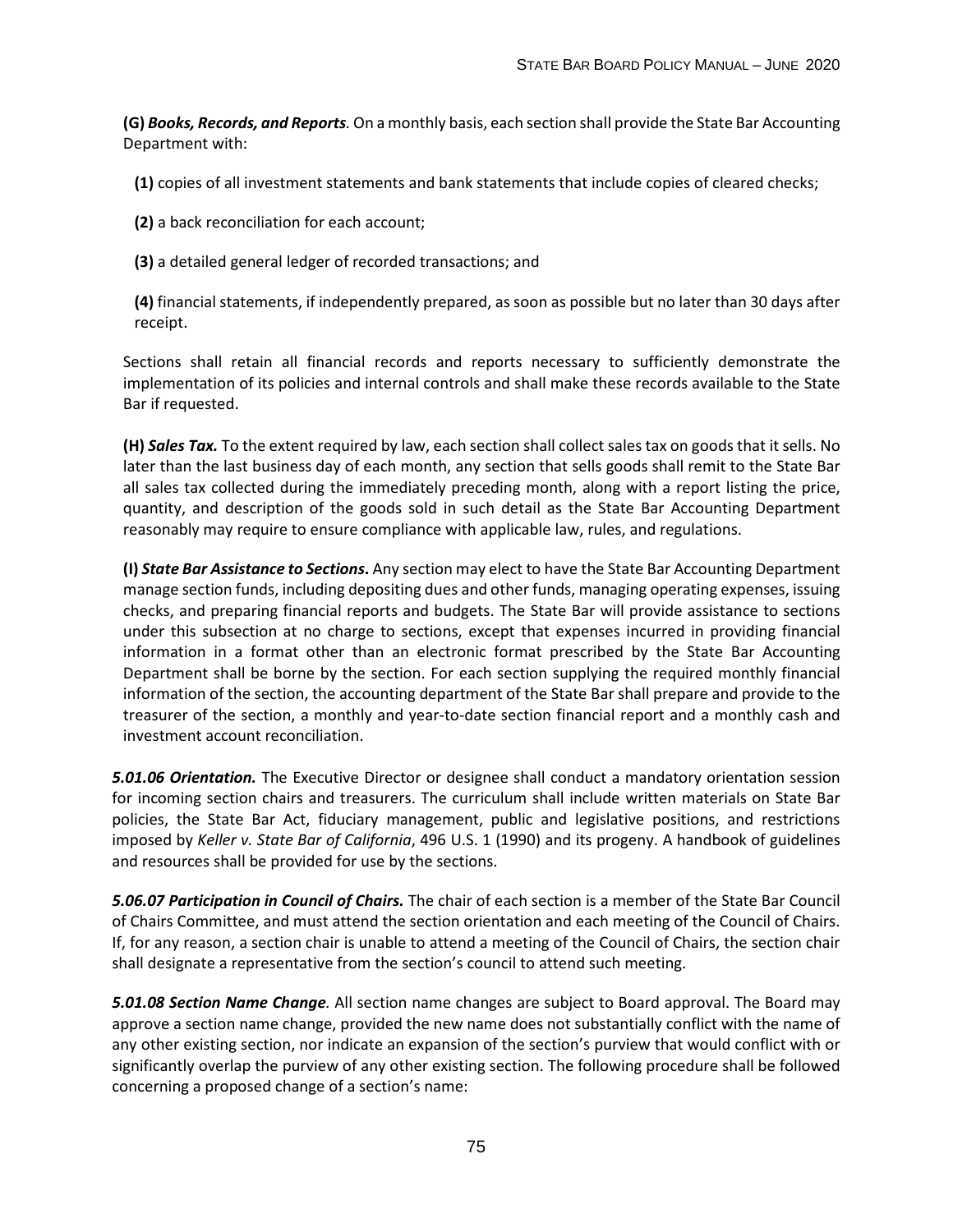**(A)** The name change must be approved by the section's membership in accordance with the section's bylaws.

**(B)** The section must present the proposed name change to the Council of Chairs for its consideration, comments, and recommendation.

**(C)** The section must then present the proposed name change in writing to the Section Representatives to the Board Committee for its consideration and recommendation. The written presentation must include:

**(1)** a statement that the proposed name change was approved by the section membership in accordance with the section's bylaws;

**(2)** an explanation of the reason for the name change; and

**(3)** a statement that the proposed name change was considered by the Council of Chairs, including a summary of the comments by any member(s) of the Council of Chairs and the recommendation of the Council of Chairs supporting or opposing the name change.

**(D)** The Section Representatives to the Board Committee may request other information from the section in support of its proposal, and may request comment from any other persons concerning the proposal.

**(E)** The Section Representatives to the Board Committee shall then report to the Board about the section's proposal and its recommendation supporting or opposing the name change. In its report, the Section Representatives to the Board Committee must inform the Board of the recommendation of the Council of Chairs concerning the proposed name change.

# *5.01.09 Review*

**(A)** The Board or the Section Representatives to the Board Committee and Chair of the Council of Chairs may, from time to time, review any aspect of a section's operations including its bylaws, compliance with the State Bar governing documents, and this Policy Manual. The Section Representatives to the Board Committee and the Council of Chairs leadership shall each appoint two of their members to conduct the review.

**(B)** The reviewers shall notify the section and the section's Board Advisors of the scope of the review and the anticipated start and end dates of the review process.

**(C)** During the review, the section leadership shall include the reviewers and the section's Board Advisors in all meeting notices, meeting minutes, and council communications, and shall provide the reviewers, upon request, with access to any section communications, materials, financial information, or any other requested information.

**(D)** Throughout the review process, the reviewers may make recommendations to the section's council regarding possible improvements in services, processes, and any corrective actions needed to bring the section into compliance with the State Bar Act, the State Bar Rules, this Policy Manual, and/or the section's purposes and bylaws.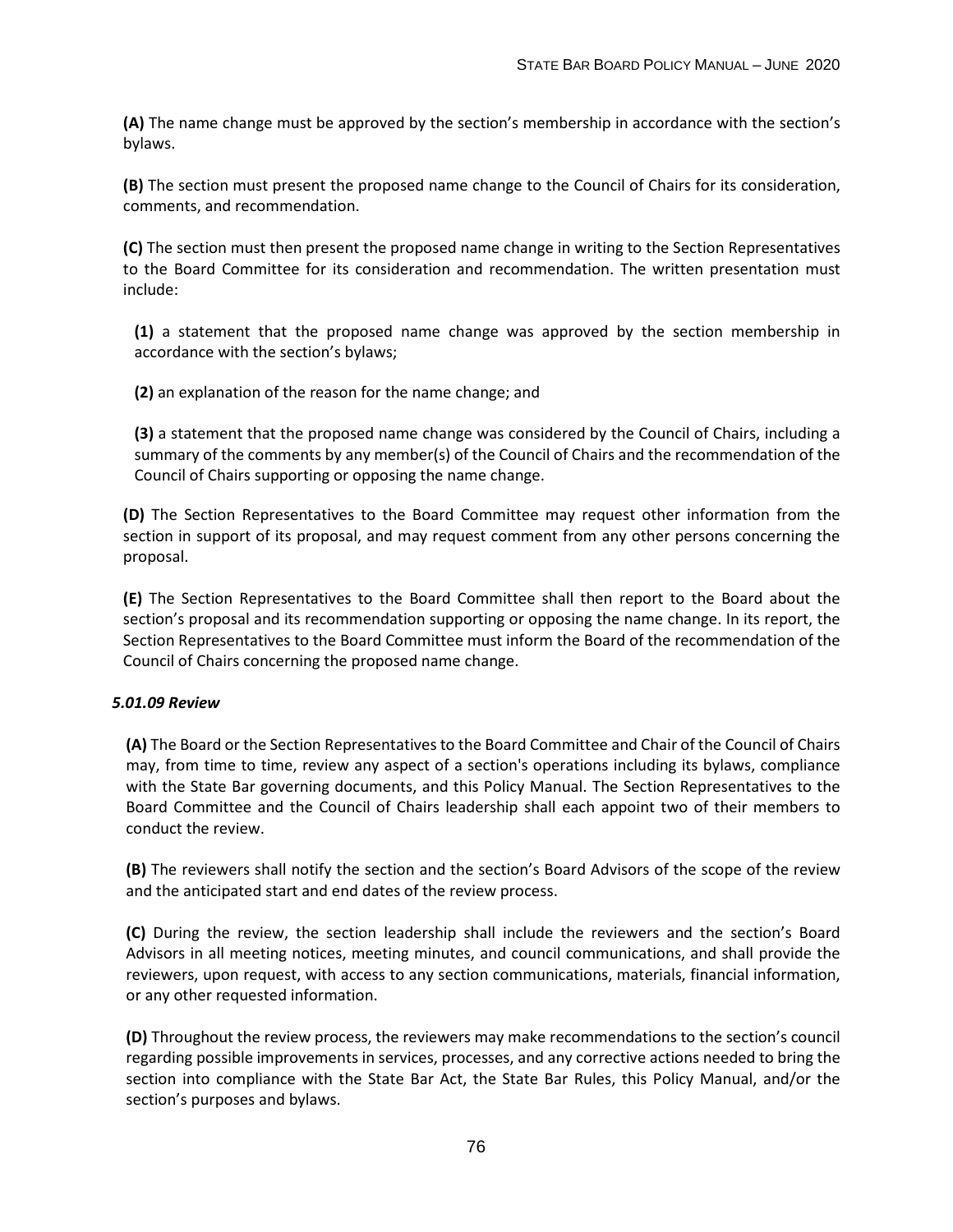**(E)** Upon conclusion of the review process, the reviewers may:

**(1)** terminate the review without further action;

**(2)** continue the review; or

**(3)** present recommendation(s) to the Board for action, including but not limited to placing the section on provisional status for a stated period, merging the section into another existing section, or dissolving the section and removing the section from the State Bar dues statement.

**(F).** If the reviewers make a recommendation to the Board for action, they shall notify the section of that recommendation at least 14 days in advance of the next Board meeting.

*5.01.10 Merger.* If the Board determines it to be in the best interests of the State Bar, the Board may merge two or more sections upon a determination that the purposes and jurisdictions of the applicable sections substantially overlap and that more than one section in that area is unnecessary. The Board may also merge sections upon the request of the sections involved, provided that the membership of each of the sections has approved the merger in accordance with the sections' bylaws.

### *5.01.11 Dissolution.*

**(A)** The Board may dissolve a section for good cause, including but not limited to a finding by the Board, in its sole discretion, of:

**(1)** failure to comply with the section's bylaws and/or the section's mission or statement of purposes;

**(2)** failure to comply with any provision of the State Bar Act, the State Bar Rules, the Board Policy Manual, and/or other applicable state or federal law;

**(3)** failure to cooperate with a section review or comply with the recommendations resulting from a section review;

**(4)** a significant decline in membership over the course of three consecutive Fiscal Years;

**(5)** failure to provide services of value to members;

**(6)** failure to abide by the requirements and restrictions outlined in section 5.01.04;

**(7)** failure to practice sound fiduciary management, operate in a fiscally responsible manner, and/or manage funds and expenditures using sound accounting practices; and/or

**(8)** failure to follow the requirements and procedures in section 5.01.05 of this Policy Manual regarding finances.

**(B)** If the Board dissolves a section, it shall take such action as necessary to:

**(1)** protect the confidential and proprietary information of the State Bar and its members;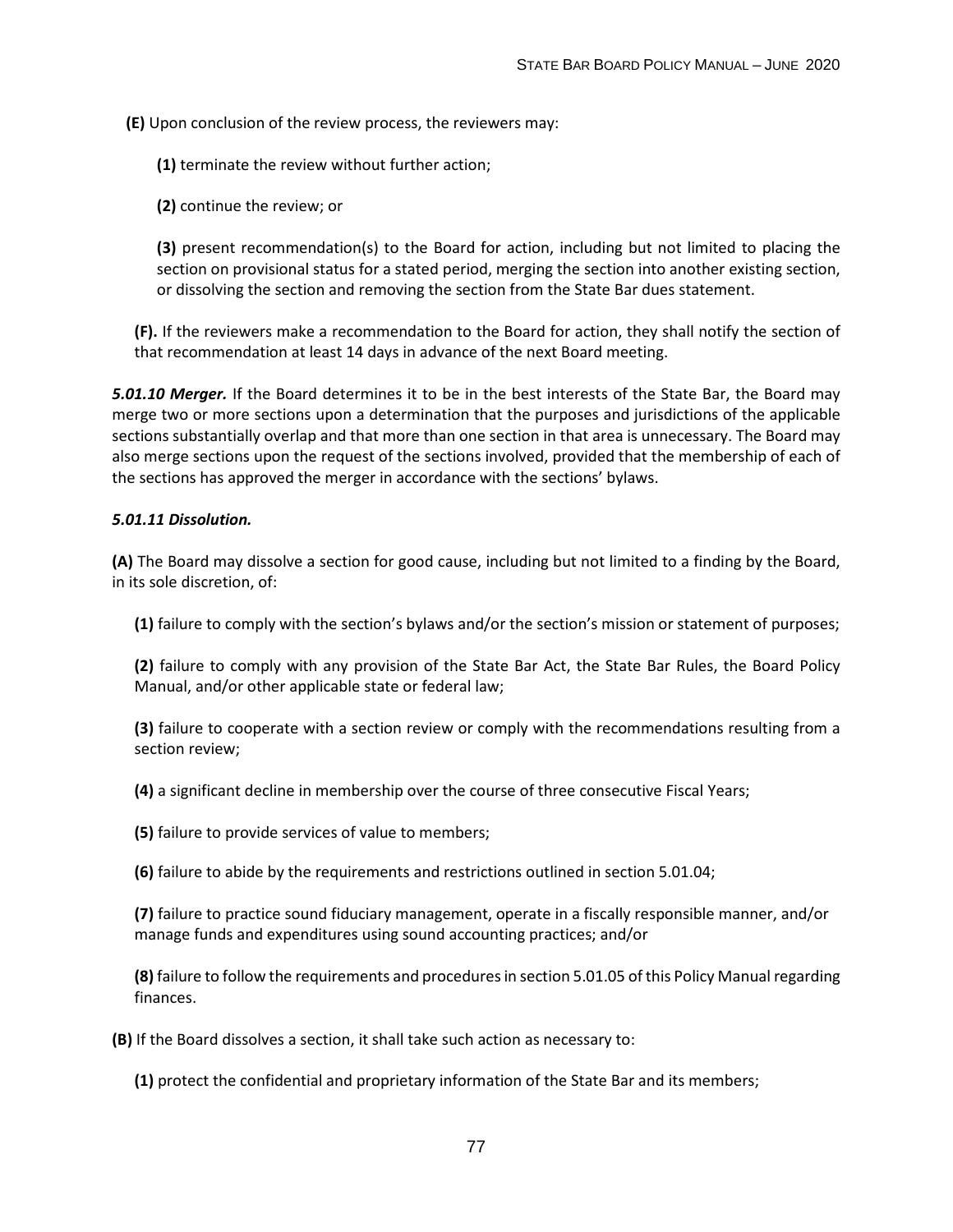**(2)** protect the financial and contractual interests of the State Bar;

**(3)** notify all interested parties that the section has ceased to exist and remove the section from all State Bar informational materials and websites; and

**(4)** direct the disbursement of the section's funds as follows:

**(a)** The section's funds shall be placed into receivership with the State Bar for a period not to exceed one year.

**(b)** If the section has collected funds from members and is dissolved mid-year, all membership dues collected within the past fiscal year shall be refunded to section members. If the section does not have sufficient funds to reimburse its current members, the dues will be refunded on a pro rata basis.

**(c)** With any remaining funds, the Section Representatives to the Board Committee shall consult with the dissolved section's leadership to identify potential entities or organizations that may benefit from a donation of funds, in accordance with the section's original purposes; provided, however, that no funds may be donated to any advocacy entity or organization, in the Board's judgment, would violate the State Bar Act, the State Bar Rules, the Board Policy Manual, or any applicable federal or state law.

**(d)** Remaining funds may be transferred to an existing section(s) with a similar mission and purpose.

**(e)** With the exception of transference of a dissolved section's funds to another section, such funds may not be distributed to the State Bar or used for its benefit.

# **5.02 Section Representatives to the Board Committee**

*5.02.01 Eligibility.* To be eligible to serve as a member of the Section Representatives to the Board Committee, a person must:

- **(A)** be an active member in good standing of the State Bar;
- **(B)** be a member of at least one section of the State Bar; and
- **(C)** not otherwise be serving as a member of, or liaison to the Board.

*5.02.02 Composition.* The Section Representatives to the Board Committee consists of six members, one of whom represents sections with 500 members or less, two of whom represent sections with 501 to 2,000 members, and three of whom represent sections with over 2,000 members. A committee member must belong to at least one section of the size that he or she represents. No committee member shall be disqualified simply because of a change in section size. Each committee member should become familiar with issues of concern to the sections that he or she represents.

*5.02.03 Elections.* The members of the Section Representatives to the Board Committee shall be elected for their respective terms by the Council of Chairs. The chair and vice-chair of the Council of Chairs may establish reasonable procedures for these elections. The procedures must afford an opportunity for each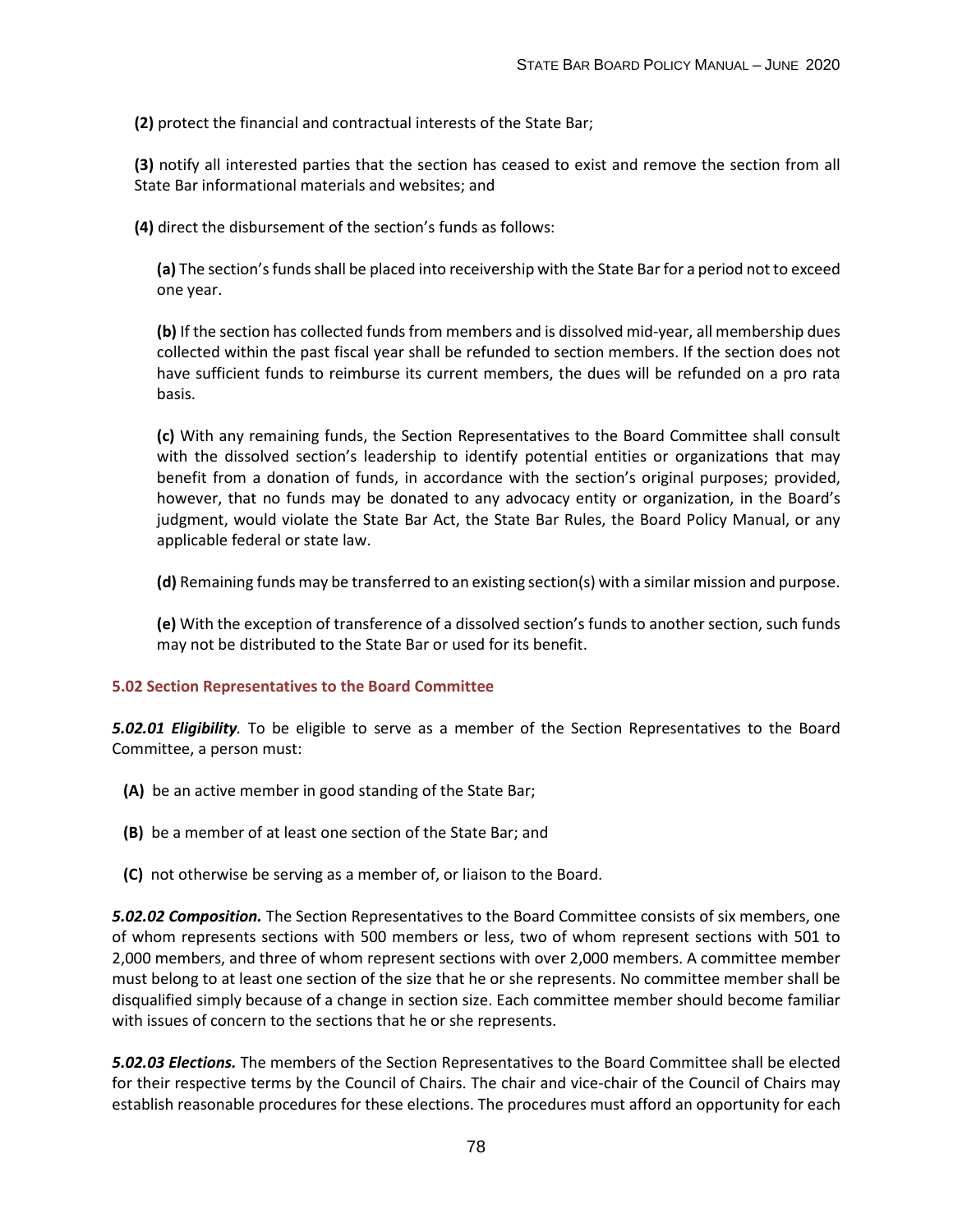candidate to communicate with the Council of Chairs, and an option for each section to vote through its designated representative.

*5.02.04 Vacancies.* In the event a member of the Section Representatives to the Board Committee resigns, becomes unable to serve, or becomes unqualified to serve as a member of the committee, his or her position shall be deemed vacant and a replacement shall be elected and appointed pursuant to the same process provided for in this Section 5.02. The replacement member shall serve the balance of the term of the particular position vacated.

*5.02.05 Terms.* Each member of the Section Representatives to the Board Committee shall serve one three-year term as a member of the committee, irrespective of the size of sections he or she represents, and shall not be eligible for any subsequent reappointment to the committee; provided, however, that in the event a member has been appointed to fill a vacancy and has served less than one-half of the term of his or her predecessor, such member may be, but is not entitled to be, reappointed for a full three-year term.

**5.02.06 Purposes.** The purposes of the Section Representatives to the Board Committee are to:

**(A)** foster the relationship between the State Bar and its sections by:

**(1)** improve communications between the sections and the Board;

**(2)** communicate information from the Board to the sections and the Council of Chairs;

**(3)** study issues pertaining to relations between the State Bar and its sections as well as between or among the various sections;

- **(4)** advise the sections on State Bar matters;
- **(5)** serve as the first level of self-governance for the sections;

**(6)** make recommendations to the sections for improvements in services and benefits to membership and compliance with the State Bar Act, the State Bar Rules, and this Policy Manual; and

**(7)** review sections for compliance with the State Bar Act, the State Bar Rules, and this Policy Manual; and make recommendations to the Board in accordance with the provisions of this Policy Manual.

*5.02.07 Appointment.* The President shall appoint as members of the Section Representatives to the Board Committee the persons recommended by the Council of Chairs.

*5.02.08 Expense Reimbursement.* Notwithstanding other provisions in this Policy Manual, expenses incurred by the members of the Section Representatives to the Board Committee in the conduct of their official business shall not be reimbursed by the State Bar. Reasonable expenses in accordance with State Bar policies will be reimbursed by the sections, with sixty per cent of the expenses to be reimbursed in equal shares by sections with more than 2,000 members, and forty per cent to be reimbursed in equal shares by sections having 501 to 2,000 members. The overall annual requests for reimbursement for committee expenses may not exceed \$12,000.